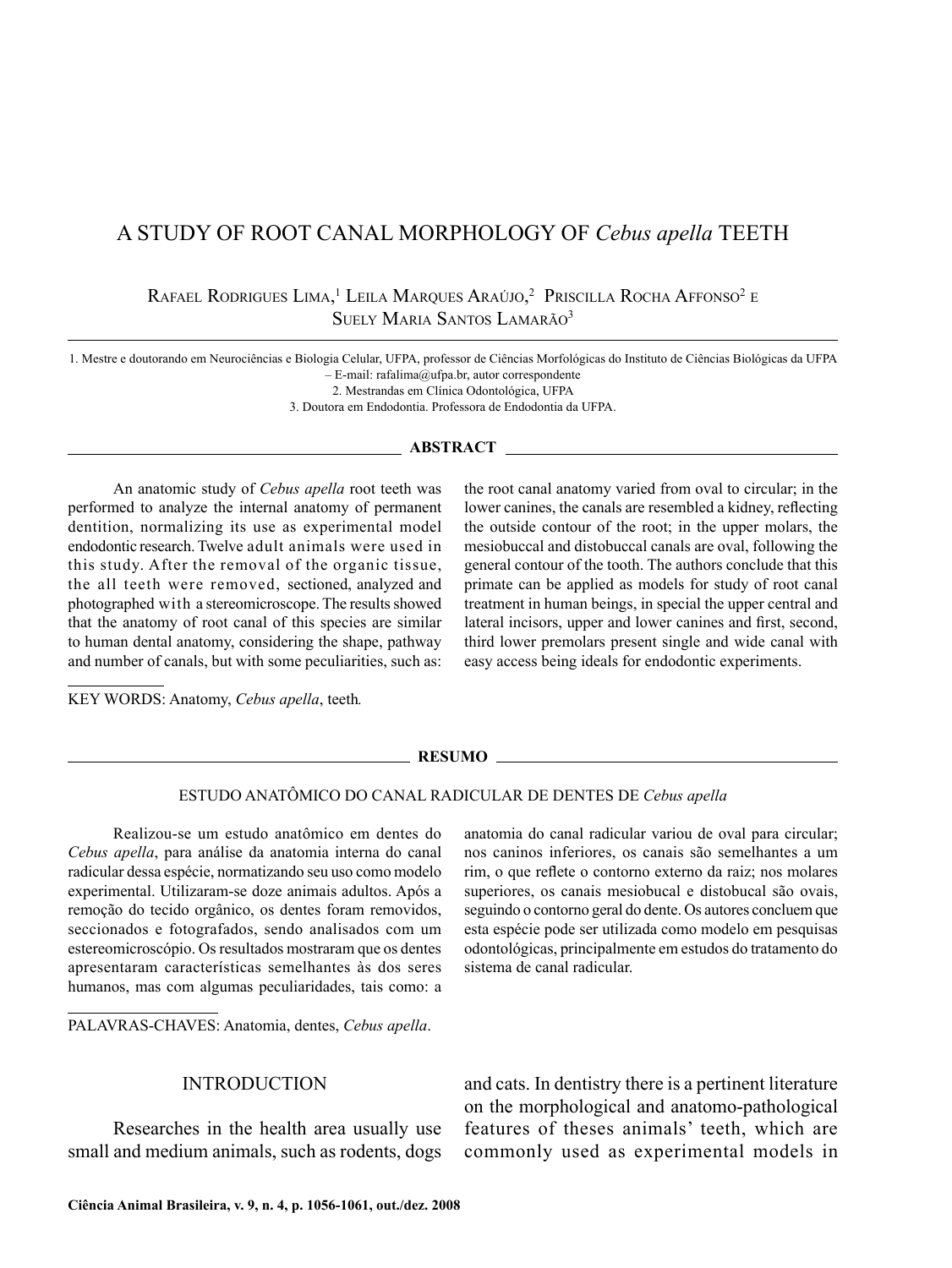## endodontic researches (BARKER & LOCKETT, 1971; ORSINI & HENNET, 1992; VONGSAVAN et al., 2000).

GIOSO et al. (1997) examined the nonapical ramifications from the main canal roots of 130 extracted teeth` dogs. They concluded that non-apical root canal ramifications are much less common in dogs compared to humans. VONGSAVAN et al. (2000), investigated *in vitro*  and in vivo the permeability of incisal surface of a rat incisor and they concluded that the dentine and other tissues that form the incisal surface of a rat incisor are less permeable than cat or human dentine. MASSON et al. (1992) held in 240 teeth from eight different breeds of dogs, and the researcher's internal anatomy apical region, confirming the existence of a complex apical delta, where many ramifications are seen thin, and with an extensive channel summit closed. FORSSELL-AHLBERG et al. (1975), in a comparative study in rat, cat, dog and monkey, investigated in commonly used experimental animals the pulpal wall and the dentin with special reference to the number and diameter of the dentinal tubules. In all species examined the dentinal tubules showed a straight course, except in incisors of rat, where local irregularities were seen. STEVEN & HOLMSTRON (1992) reported the probable causes of dental abscess in these animals and proper technique for the treatment of disease, including for reporting that the internal anatomy of the channel. However, the masticatory of all these experimental models appears differs from the human, which hinders the establishment of comparative patterns.

The non-human primates are potential models for biomedical research in the most diverse lines of research because they possess similarities with human beings (BRIGHAM, 1985). The primates are certainly a model animal that became extremely important over the last few decades. One reason is the fact that the man increasingly trying to understand its origin and, as such animals used for the development of biomedical research (WEBER, 2007). Nevertheless, the researchers have been paying little attention to the morphologic features of their teeth and support structures.

Studies are already being made in order to know the anatomy and coronary root of monkeys, particularly in African monkeys (LAVELLE, 1976), however there is no report in the literature about the inner anatomy of root canal teeth of *Cebus apella*. The necessity of studies about permanent dentition of *Cebus apella* approaching several aspects of inner anatomy of pulp chamber and root canal is an indispensable requirement to the procedures on the endodontium as well as it comes to complete the study of these animals' biology and to provide researches on experimental **Dentistry** 

Thus, the objective of this paper was to accomplish a study of the internal anatomy of their root canals, in order to establish comparative patterns with the human teeth anatomy and to evaluate which teeth can be practicable for researches with endodontic instrumentation

### MATERIALS AND METHODS

Twelve skulls of adult *Cebus apella* obtained natural postmortem from the Institute of Research Evandro Chagas (Pará, Belém, Brazil) were used in this study. The skulls were cleaned from most soft tissues, and then immersed in a mixture of equal oxygenated water and borax proportions. Then they were put on a hot source for 15 min with the solution in ebullition to dissolve organic tissue and permit the teeth extraction without fracturing the tip of the root. Next, all teeth were removed and each tooth was categorized according to their location within the dental arch.

The extracted teeth were sectioned at the cementum-enamel junction with a high-speed handpiece. The crowns were discarded and the roots were fractured cross sections. After that, the sectioned specimens were photographed with a digital camera (Coolpix 995, Nikon, Japan) and analyzed using a stereomicroscope (Technival Carl Zeiss) at a 1.6x magnification.

#### RESULTS

The results of the investigation are shown in Tables 1 and 2.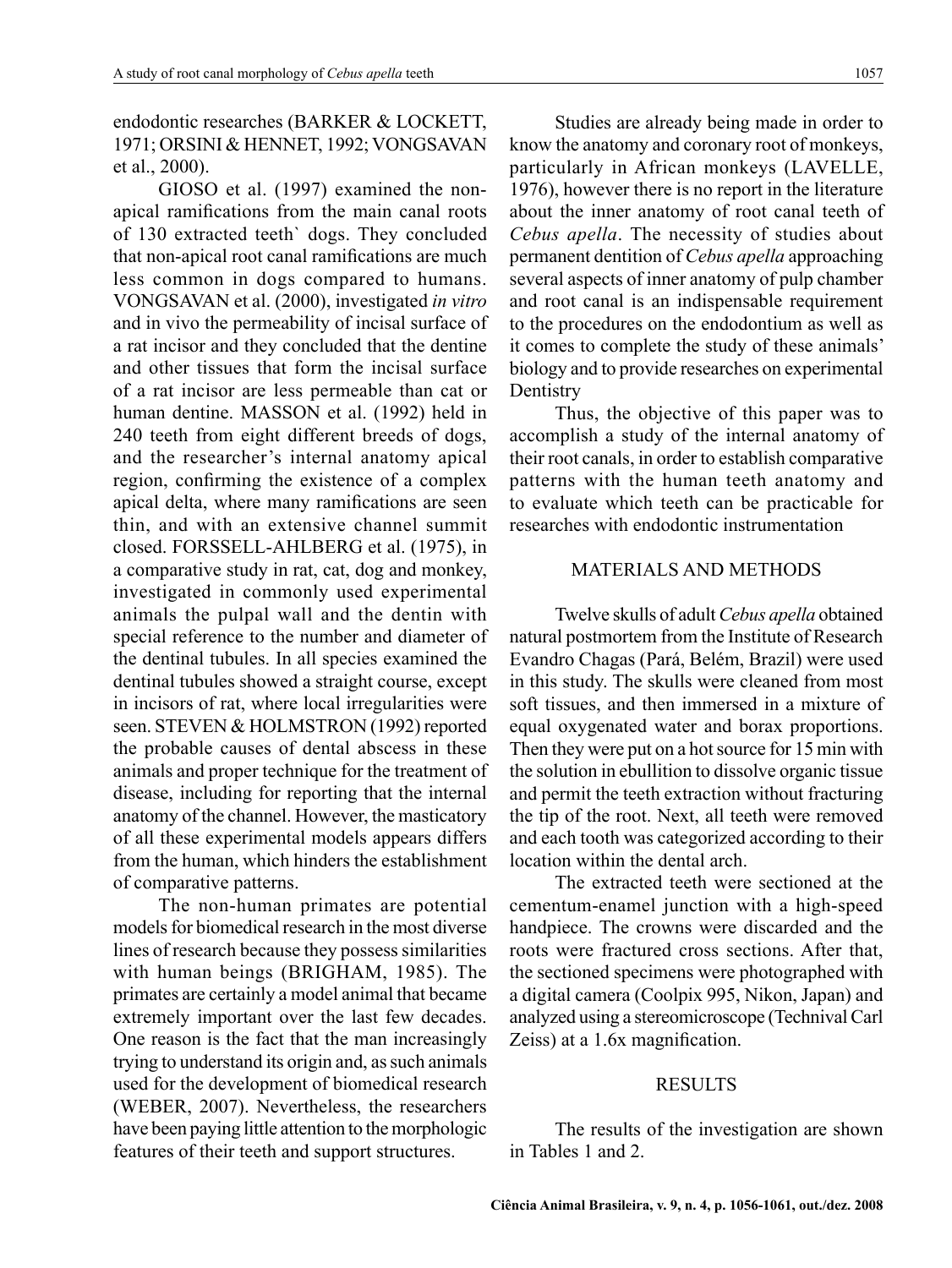| Lower           | Cross                                                                                                         | Canal                                                                       |                                                        |  |
|-----------------|---------------------------------------------------------------------------------------------------------------|-----------------------------------------------------------------------------|--------------------------------------------------------|--|
| arch            | Sections                                                                                                      | Number                                                                      | Shape                                                  |  |
|                 | Cervical third                                                                                                | One canal                                                                   | Oval, mesio-distal flat                                |  |
| Central incisor | Middle third                                                                                                  | Two canals                                                                  | Oval                                                   |  |
|                 | Apical third                                                                                                  | Two canals                                                                  | Oval                                                   |  |
| Lateral incisor | The description of anatomical features of the lateral incisor is identical<br>to that of the central incisor. |                                                                             |                                                        |  |
|                 | Cervical third                                                                                                | One canal                                                                   | Resembled a kidney                                     |  |
| Canine          | Middle third                                                                                                  | One canal                                                                   | Resembled a kidney                                     |  |
|                 | Apical third                                                                                                  | One canal                                                                   | Circular                                               |  |
|                 | Cervical third                                                                                                | One canal                                                                   | Oval                                                   |  |
| First premolar  | Middle third                                                                                                  | One canal                                                                   | Oval                                                   |  |
|                 | Apical third                                                                                                  | One canal                                                                   | Circular                                               |  |
| Second premolar | The description of anatomical features of the second premolar is identical<br>to that of the first premolar.  |                                                                             |                                                        |  |
| Third premolar  | The description is similar to that of the first premolar.                                                     |                                                                             |                                                        |  |
|                 | Cervical third                                                                                                | Root canal – the mesial and<br>distal root: one canal each                  | Root canal – the mesial: flat;<br>the distal: oval     |  |
| First molar     | Middle third                                                                                                  | Root canal – the mesial: two<br>root canals; the distal: one root<br>canal. | Root canal – the mesial: flat;<br>the distal: circular |  |
|                 | Apical third                                                                                                  | Root canal – the mesial: two<br>root canals; the distal: one root<br>canal. | Flat                                                   |  |
|                 | Cervical third                                                                                                | Root canal – the mesial and<br>distal: one root canal each                  | Root canal – the mesial and<br>distal: circular        |  |
| Second molar    | Middle third                                                                                                  | Root canal – the mesial and<br>distal: one root canal each                  | Root canal – the mesial: flat;<br>the distal: circular |  |
|                 | Apical third                                                                                                  | Root canal – the mesial and<br>distal: one root canal each                  | Flat                                                   |  |
|                 | Cervical third                                                                                                | One canal                                                                   | Circular                                               |  |
| Third molar     | Middle third/Api-<br>cal third                                                                                | Root canal – the mesial and<br>distal: one canal                            | Root canal – the mesial and<br>distal: circular        |  |
|                 |                                                                                                               |                                                                             |                                                        |  |

## **TABLE 1.** Cross Sections of the lower teeth adult *Cebus apella*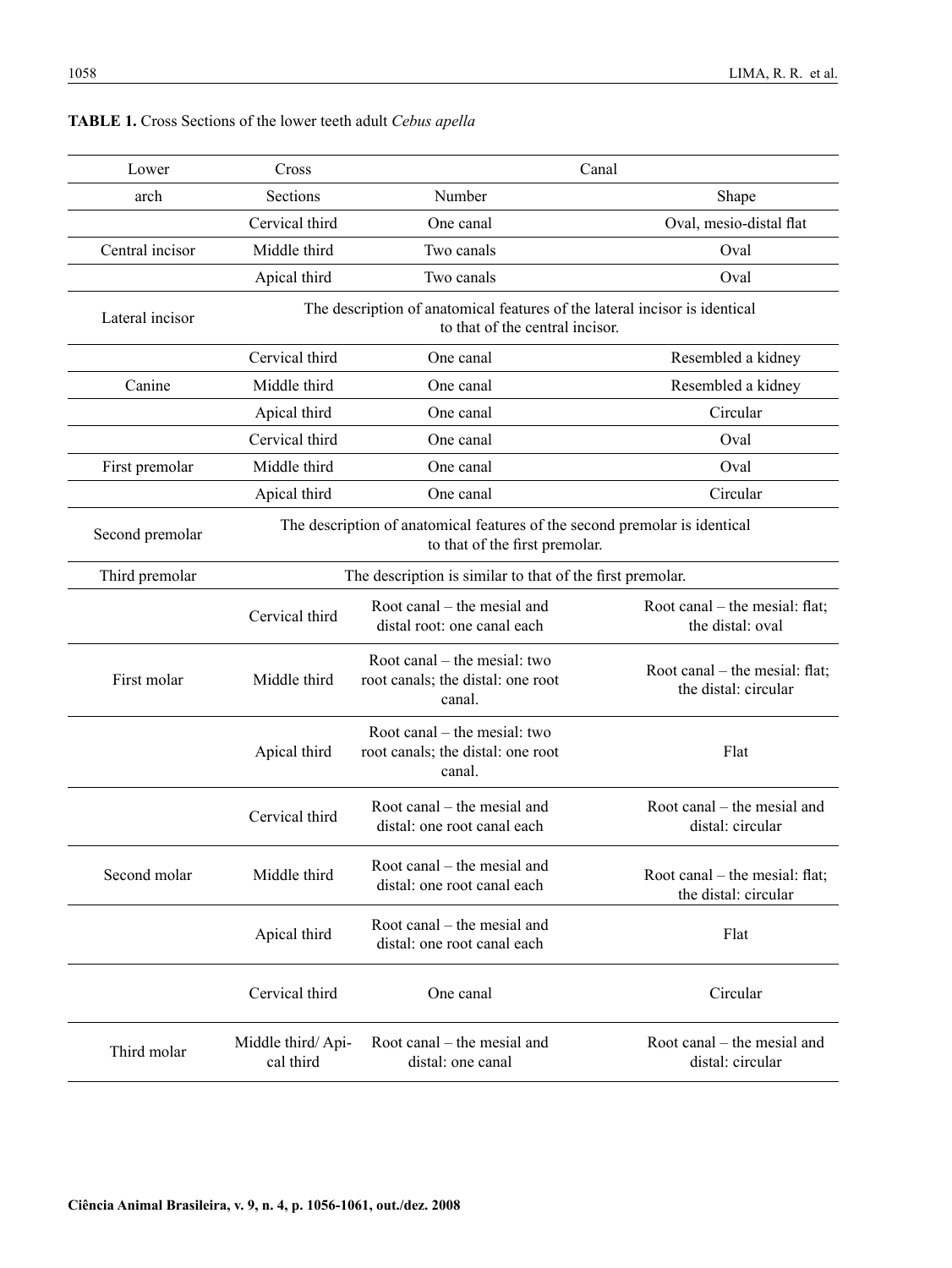| Upper           | Cross               |                                                   | Canal                                                   |
|-----------------|---------------------|---------------------------------------------------|---------------------------------------------------------|
| Arch            | Sections            | Number                                            | Shape                                                   |
|                 | Cervical third      | One canal                                         | Circular                                                |
| Central incisor | Middle third        | One canal                                         | Circular                                                |
|                 | Apical third        | One canal                                         | Oval                                                    |
|                 | Cervical third      | One canal                                         | Circular                                                |
| Lateral incisor | Middle third        | One canal                                         | Circular                                                |
|                 | Apical third        | One canal                                         | Oval                                                    |
|                 | Cervical third      | One canal                                         | Circular                                                |
| Canine          | Middle third        | One canal                                         | Circular                                                |
|                 | Apical third        | One canal                                         | Oval                                                    |
|                 |                     |                                                   |                                                         |
|                 | Cervical third      | Two canals                                        | Root canal – the mesial:<br>oval; the distal: flat      |
| First premolar  | Middle third        | Root canal – the buccal and                       | Root canal – the buccal: flat;                          |
|                 |                     | lingual roots: one canal each                     | the lingual: circular                                   |
|                 | Apical third        |                                                   | Circular                                                |
|                 | Cervical third      | Two canals                                        | Root canal – the mesial:                                |
|                 |                     |                                                   | oval; the distal: flat                                  |
| Second premolar | Middle third        | Root canal $-$ the                                | root canal - the buccal:<br>oval; the lingual: circular |
|                 | Apical third        | buccal and lingual: one<br>canal                  | Circular                                                |
|                 | Cervical third      | Two canals                                        | Root canal – the mesial:<br>oval; the distal: flat      |
|                 |                     |                                                   |                                                         |
| Third premolar  | Middle third        | Root canal – the buccal and<br>lingual: one canal | Root canal – the buccal: flat;<br>the lingual: circular |
|                 | Apical third        |                                                   | Root canal – the buccal:                                |
|                 |                     |                                                   | oval; the lingual: circular                             |
|                 |                     | Root canal - The DistoBuc-                        | Root canal - The DistoBuc-                              |
|                 | Cervical third      | cal, Lingual and Mesiobuc-                        | cal and Mesiobuccal: oval;                              |
|                 |                     | cal: one canal                                    | The Lingual: circular<br>Root canal – the distobuccal   |
|                 | Middle third        | Root canal – the distobuccal,                     | and mesiobuccal: oval; the                              |
| First molar     |                     | lingual and mesiobuccal:                          | lingual: circular                                       |
|                 |                     | one canal<br>Root canal – the distobuc-           | Root canal $-$ the mesiobuc-                            |
|                 | Apical third        | cal, lingual: one canal; the                      | cal: oval; the distobuccal                              |
|                 |                     | mesiobuccal: two canals                           | and lingual: circular                                   |
|                 |                     |                                                   | Root canal – the mesiobuc-                              |
|                 | Cervical third      | All of them                                       | cal and distobuccal: oval;                              |
|                 |                     |                                                   | The Lingual: circular                                   |
|                 |                     | Root canal – the distobuccal,                     | Root canal – the distobuc-                              |
| Second molar    | Middle third        | lingual and mesiobuccal:                          | cal, lingual and mesiobuc-                              |
|                 |                     | one canal                                         | cal: circular                                           |
|                 |                     |                                                   | Root canal $-$ the distobuc-                            |
|                 | Apical third        |                                                   | cal, lingual and mesiobuc-                              |
|                 |                     |                                                   | cal: circular                                           |
|                 | Cervical third      | All of them                                       | All of them                                             |
| Third molar     | Middle third Apical | Root canal - The DistoBuc-                        | Root canal – the distobuc-                              |
|                 | third               | cal, Lingual and Mesiobuc-                        | cal, lingual and mesiobuc-                              |
|                 |                     | cal: one canal                                    | cal: oval                                               |

## **TABLE 2**. Cross sections of the upper teeth adult *Cebus apella*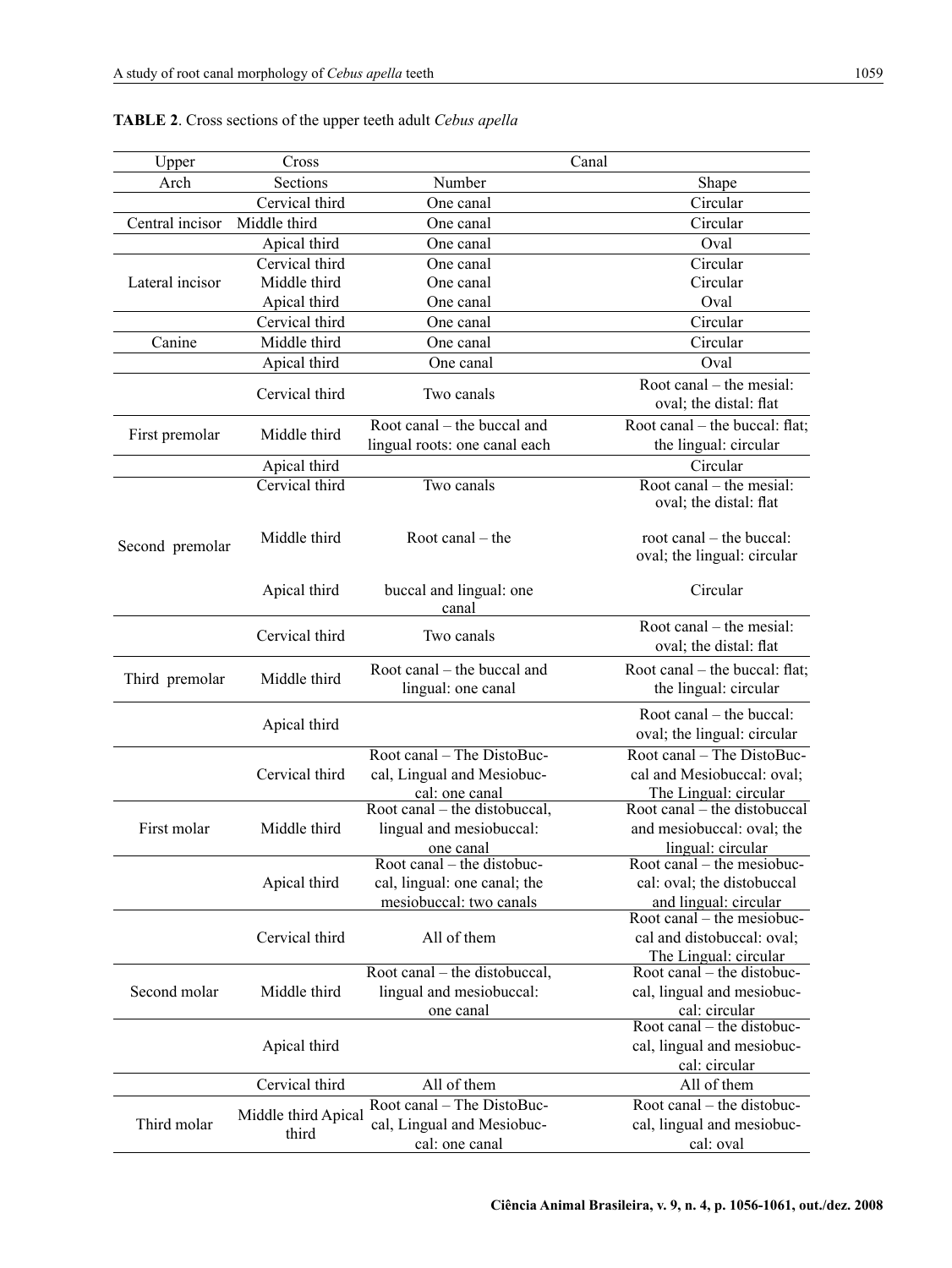### DISCUSSION

The knowledge of the morphology of the root canals of *Cebus apella* teeth is useful for the endodontic studies development because there is a similarity between his anatomical structure with that of human oral (with its own particularities of gender), in addition to present oral structures more appropriate, such as minimum length of the teeth and oral opening, when compared to rats, rabbits and dogs, animals also used in dental research.

The need for morphological studies in the teeth of no-human primates the Amazon, covering various aspects anatomic, principally internal anatomy, complements the study of biology of these animals and enable work to search in the area of endodontic research. The *Cebus apella* is known as the New World monkey that inhabits the forests of the South American continent and is distributed geographically almost the entire Brazil. It suits well to life in captivity, where he plays with easy. These animals are omnivores, and most of their diet consists of fruit and a small quantity of insects (TEIXEIRA et al., 2006). Thus, these animals are easier to handle and liable to be related to the cast of lines of research in the area of dentistry.

Several methods were used to investigate the anatomy of the root canals, such as direct observation with the aid of a microscope (SEMPIRA & HARTWELL, 2000); macroscopic sections (VONGSAVAN et al., 2000); filling of canals with inert material; conventional radiography and decalcification (GAMM et al., 1993; GIOSO et al., 1997). Therefore, the morphology understanding is essential for the successful treatment of the root canal. Thus, we used a digital camera in association with a stereomicroscope, which make the methodology practice and easier to be reproducible.

Literature revealed very few studies on monkey teeth (FORSSELL-AHLBERG et al., 1975; KROON et al., 1986) and so far no studies had been done on root canal morphology. In this study, the monkey teeth – *Cebus apella* – exhibit similarities to the dental anatomy of humans, except some morphologic differences in the internal anatomy. In the human teeth, there are

only two upper and lower premolars in each hemi arch, nevertheless, in *Cebus apaella* dentition showed a third premolar in each hemi arch. The cross-sections at various levels revealed that the root canal anatomy varied from oval to circular, showed closest similar to inner human anatomy. In the group of the upper incisors, the human teeth have the same internal configuration, only differing in cervical third, that appear like triangular form with it larger side tower buccal side (LEONARDO et al., 2005). The canine and the upper premolars groups showed the same cross sectional anatomy too. In the upper molars the mesiobuccal and distobuccal canals are oval followed the general contour of the tooth. In these group, the cervical third of mesiobucal canal differs from human internal anatomy (LEONARDO et al., 2005; CLEGHOR et al., 2006). In the lower arch, the group of incisors has the same morphology and cross sectional comparing with human teeth, like the higher mesiodistal flattening. In canine the canals showed be resembled a kidney, differing of human that have a oval form (LEONARDO et al., 2005). In the premolar group the cervical and middle third have the same configuration only differing of human premolar in apical third that have a circular form (CLEGHOR et al., 2007). In molar group the anatomy of mesial canal is mesiodistally flat, reflecting the outside contour of the root.

### **CONCLUSION**

The authors conclude that this primate can be applied as models for study of root canal treatment in human beings, in special the upper central and lateral incisors, upper and lower canines and first, second, third lower premolars present single and wide canal with easy access being ideals for endodontic experiments Additional studies are needed to examine the dentin, pulp and periapical tissues.

### ACKNOWLEDGMENTS

Animal supported by Brazilian Institute of Environmental Resources and Protection (IBAMA) (processo n. 02018.005455/02-13)